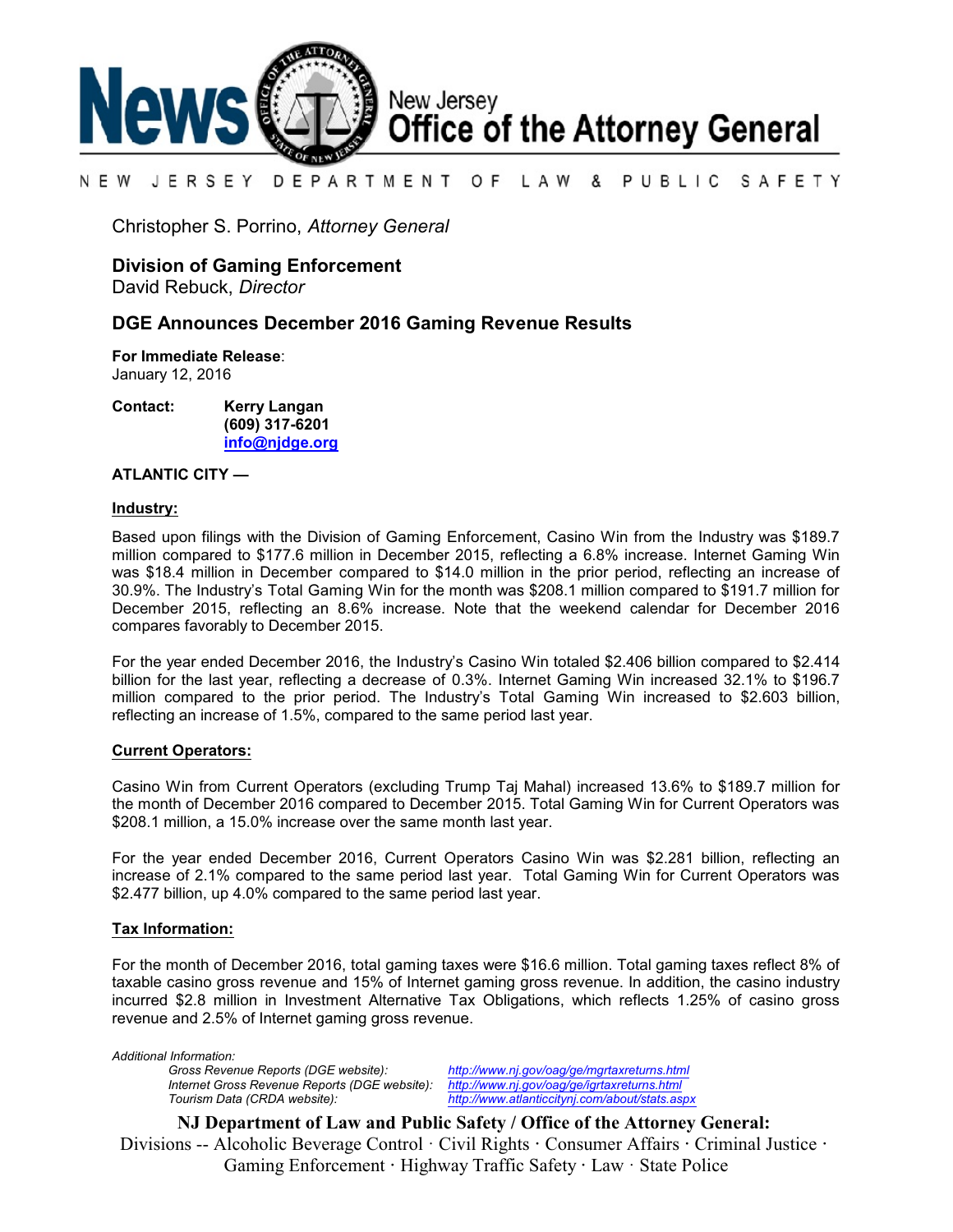# **DECEMBER 2016 STATISTICS**

# *GAMING WIN INFORMATION* Increase (Decrease) **DECEMBER** 2016 2015 \$ % Slot Machine Win **\$ 131,298,015** \$ 130,061,495 \$ 1,236,520 1.0 Table Game Win 58,399,933 47,554,106 10,845,827 22.8 Casino Win **189,697,948** 177,615,601 12,082,347 6.8 Peer-to-Peer 2,101,485 1,984,137 117,348 5.9 Other Authorized Games 16,280,959 12,060,163 4,220,796 35.0 Internet Gaming Win 18,382,444 14,044,300 4,338,144 30.9 **Total Gaming Win 208,080,392 191,659,901 16,420,491 8.6** Less: Trump Taj Mahal (a) - 10,688,310 (10,688,310) n/a **Total: Current Operators** (b) **\$ 208,080,392 \$ 180,971,591** 27,108,801 **15.0 DECEMBER YTD** Slot Machine Win \$ 1,712,277,458 \$ 1,731,456,447 \$ (19,178,989) (1.1) Table Game Win 693,734,642 682,780,929 10,953,713 1.6 Casino Win 2,406,012,100 2,414,237,376 (8,225,276) (0.3) Peer-to-Peer 26,511,625 23,816,772 2,694,853 11.3 Other Authorized Games 170,197,702 125,063,408 45,134,294 36.1 Internet Gaming Win 196,709,327 148,880,180 47,829,147 32.1 **Total Gaming Win 2,602,721,427 2,563,117,556 39,603,871 1.5** Less: Trump Taj Mahal (a) 125,494,031 180,269,251 (54,775,220) n/a **Total: Current Operators** (b) **\$ 2,477,227,396 \$ 2,382,848,305** 94,379,091 **4.0** *GROSS REVENUE TAX AND CRDA OBLIGATIONS* Total Total IAT Gaming Taxes (c) Obligations (d) December 2016 \$ 16,607,008 \$ 2,830,918 YTD December 2016 <br>
\$ 205,235,425 \$ 34,988,009

(a) Discontinued Operators reflects ceased operators that did not report win during the last day of the current month. Trump Taj Mahal discontinued operations on October 10, 2016.

(b) Current Operators reflect active operators reporting win during the last day of the current month.

(c) Total Gaming Taxes reflect 8% of taxable casino gross revenue and 15% of Internet gaming gross revenue. Taxable casino gross revenue reflects casino gross revenue less the deduction for eligible promotional gaming credits. Gross Revenue is not Win, is unaudited, and subject to adjustment. Year-to-Date Gross Revenue amount includes any amendments received since the prior monthly press release.

(d) IAT Obligations reflect 1.25% of casino gross revenue and 2.5% of Internet gaming gross revenue.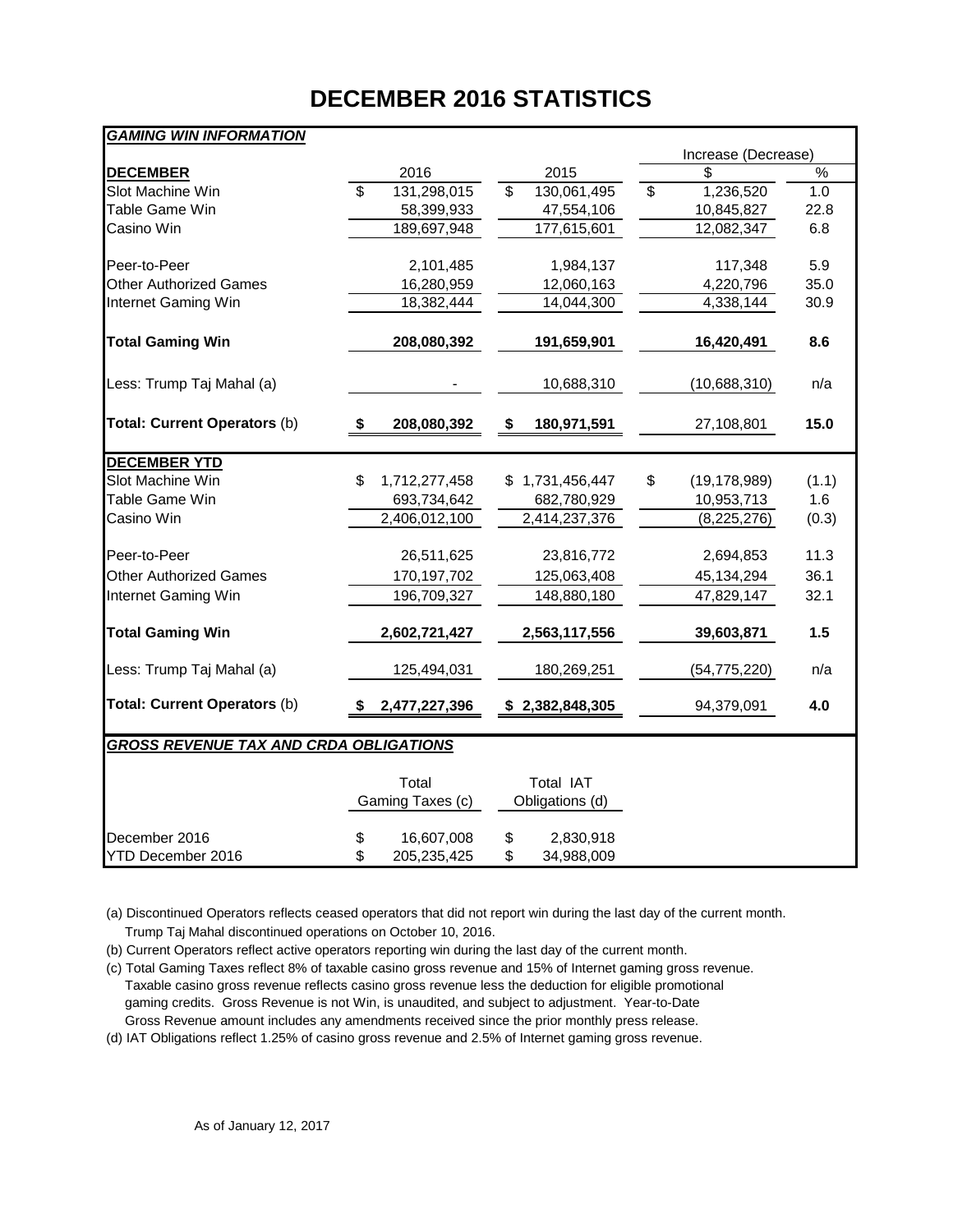#### **THE ATLANTIC CITY CASINO INDUSTRY MONTHLY WIN COMPARISON FOR THE MONTH ENDED DECEMBER 2016 VERSUS 2015**

|                              | <b>CASINO WIN</b> |             |    |             | <b>INCREASE</b><br>(DECREASE) |      | <b>INTERNET GAMING WIN</b> |                |     |            | <b>INCREASE</b><br>(DECREASE) |       | <b>TOTAL GAMING WIN</b> |              |    | <b>INCREASE</b><br>(DECREASE) |       |
|------------------------------|-------------------|-------------|----|-------------|-------------------------------|------|----------------------------|----------------|-----|------------|-------------------------------|-------|-------------------------|--------------|----|-------------------------------|-------|
|                              |                   | 2016        |    | 2015        | $\%$                          |      |                            | 2016           |     | 2015       |                               | $\%$  |                         | 2016         |    | 2015                          | $\%$  |
| <b>Bally's AC</b>            | \$                | 15,484,717  | \$ | 15,433,767  |                               | 0.3  | $\mathbb{S}$               | $\blacksquare$ | \$  |            |                               | n/a   | <sup>\$</sup>           | 15,484,717   | \$ | 15,433,767                    | 0.3   |
| Borgata                      |                   | 57,107,058  |    | 55,060,980  |                               | 3.7  |                            | 3,700,850      |     | 3,960,648  |                               | (6.6) |                         | 60,807,908   |    | 59,021,628                    | 3.0   |
| Caesars                      |                   | 29,662,021  |    | 22,369,169  |                               | 32.6 |                            |                |     |            |                               | n/a   |                         | 29,662,021   |    | 22,369,169                    | 32.6  |
| Caesars Interactive NJ       |                   |             |    |             |                               | n/a  |                            | 3,662,569      |     | 3,102,722  |                               | 18.0  |                         | 3,662,569    |    | 3,102,722                     | 18.0  |
| Golden Nugget                |                   | 17,414,540  |    | 13,920,932  |                               | 25.1 |                            | 4,790,418      |     | 2,870,943  |                               | 66.9  |                         | 22,204,958   |    | 16,791,875                    | 32.2  |
| Harrah's                     |                   | 29,122,303  |    | 26,793,410  |                               | 8.7  |                            |                |     |            |                               | n/a   |                         | 29,122,303   |    | 26,793,410                    | 8.7   |
| Resorts                      |                   | 14,231,288  |    | 12,338,155  |                               | 15.3 |                            |                |     |            |                               | n/a   |                         | 14,231,288   |    | 12,338,155                    | 15.3  |
| Resorts Digital              |                   |             |    |             |                               | n/a  |                            | 3,141,554      |     | 1,288,079  |                               | 143.9 |                         | 3,141,554    |    | 1,288,079                     | 143.9 |
| Tropicana                    |                   | 26,676,021  |    | 21,010,878  |                               | 27.0 |                            | 3,087,053      |     | 2,821,908  |                               | 9.4   |                         | 29,763,074   |    | 23,832,786                    | 24.9  |
| Total: Current Operators (a) |                   | 189,697,948 |    | 166,927,291 |                               | 13.6 |                            | 18,382,444     | -SS | 14,044,300 |                               | 30.9  |                         | 208,080,392  |    | \$180,971,591                 | 15.0  |
| Trump Taj Mahal (b)          |                   |             |    | 10,688,310  |                               | n/a  |                            |                |     |            |                               | n/a   |                         | $\mathbf{0}$ |    | 10,688,310                    | n/a   |
| <b>Total: Industry</b>       |                   | 189,697,948 | S  | 177,615,601 |                               | 6.8  |                            | 18,382,444     | S   | 14,044,300 |                               | 30.9  |                         | 208,080,392  |    | \$191,659,901                 | 8.6   |

(a) Current Operators reflect licensees reporting win during the entire current month.

(b) Discontinued Operators reflects ceased operators that did not report win during the last day of the current month.Trump Taj Mahal discontinued operations on October 10, 2016.